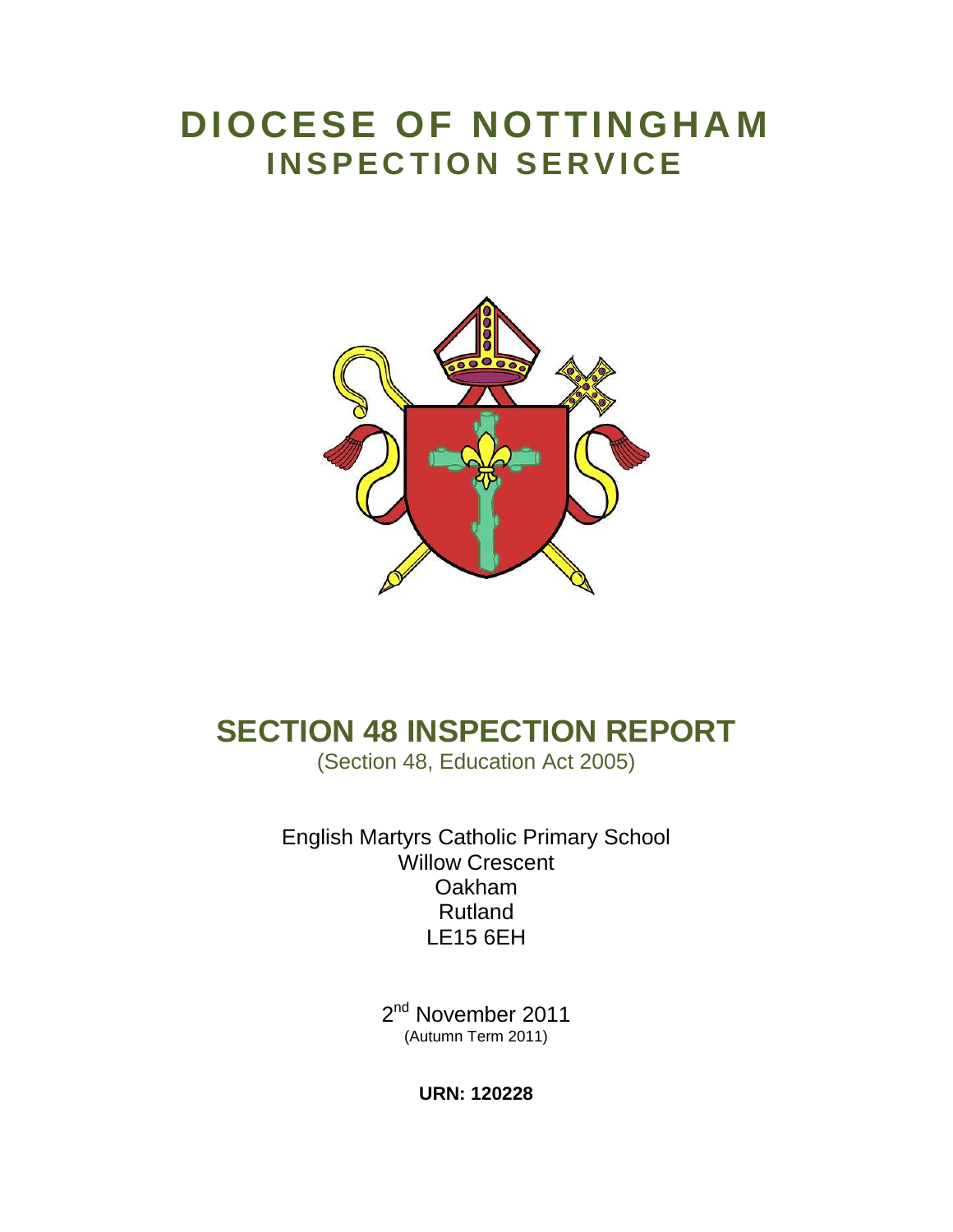#### **SECTION 48 DENOMINATIONAL INSPECTION REPORT**

| <b>School:</b>                | <b>English Martyrs Catholic Primary School</b><br><b>Willow Crescent</b><br><b>Oakham</b><br><b>Rutland</b><br><b>LE15 6EH</b> |
|-------------------------------|--------------------------------------------------------------------------------------------------------------------------------|
| <b>Headteacher:</b>           | <b>Mrs Sue Hooley</b>                                                                                                          |
| <b>Chair of Governors:</b>    | <b>Mr Joe Scott</b>                                                                                                            |
| <b>Date of Inspection:</b>    | 2 November 2011                                                                                                                |
| <b>Inspection Team:</b>       | <b>Mrs Anne Recchia</b>                                                                                                        |
| <b>URN Number:</b>            | 120228                                                                                                                         |
| <b>Overall Grade Awarded:</b> | $\mathbf{2}$                                                                                                                   |

| Common grading scale for all inspection judgements |                     |  |
|----------------------------------------------------|---------------------|--|
| Grade 1                                            | Outstanding         |  |
| Grade 2                                            | Good                |  |
| Grade 3                                            | <b>Satisfactory</b> |  |
| Grade 4                                            | Inadequate          |  |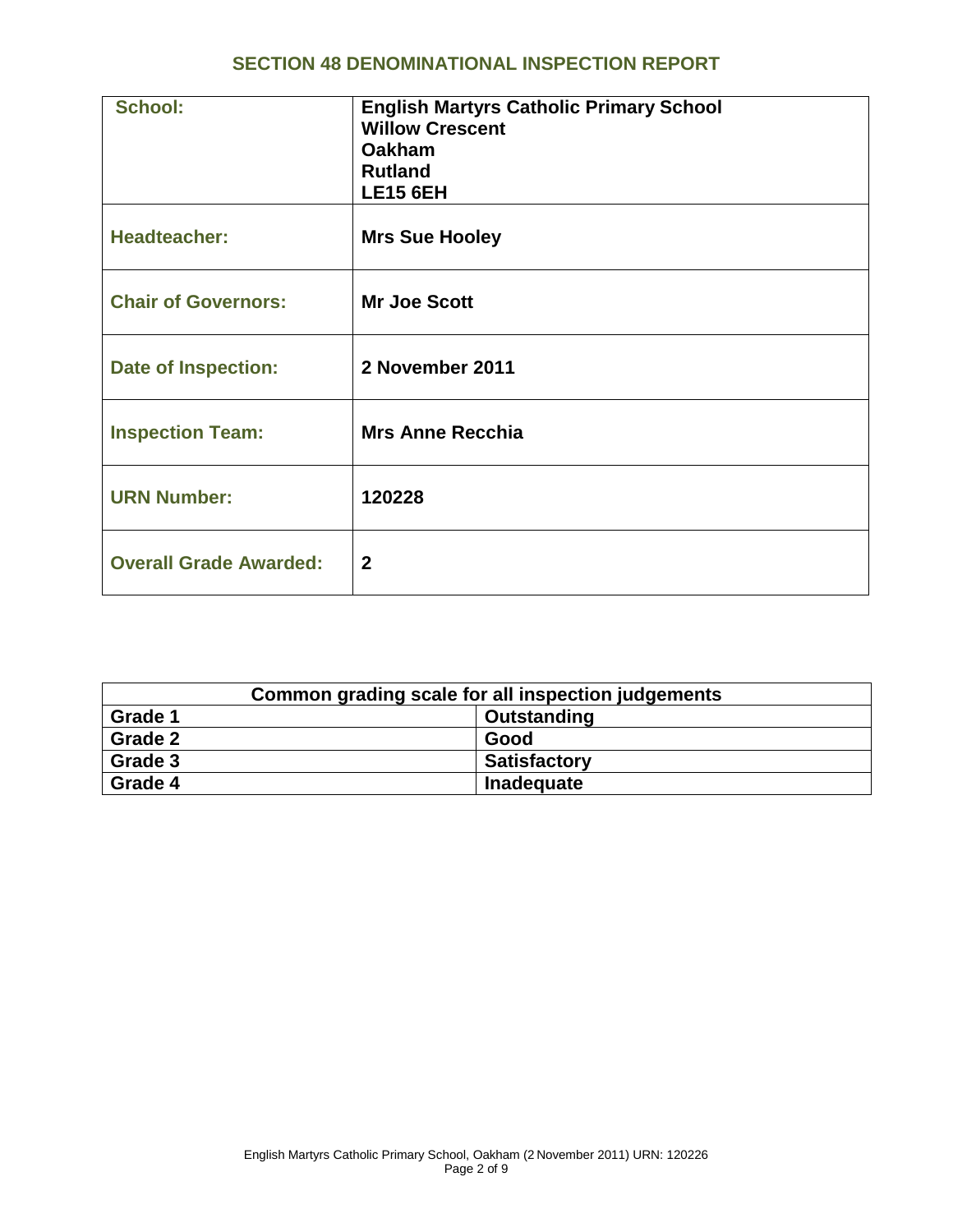#### **Description of the school**

English Martyrs Catholic School is a smaller than average school situated in the town of Oakham. It is the only Catholic school in the county of Rutland and as such serves a wide and varied catchment area which includes families from approximately 40 villages. At the time of inspection there are 101 pupils on roll of which 46% are baptised Catholics. 40% of all pupils are from other Christian faith backgrounds and 15% are not affiliated to any faith. A lower than average number of pupils have particular learning needs and a small minority of pupils have English as a second language. The background of pupils varies but, overall, is neither strongly advantaged nor disadvantaged. Standards of religious knowledge and understanding on entry to the school are below average. Inward pupil mobility has some impact on standards further up the school as cohorts are generally quite small. In January 2011, a hard federation was formed with St. Augustine's Catholic School in nearby Stamford. The school shares a Governing Body, a business manager and the one headteacher serves both schools. The school has achieved the Active Mark.

#### **Overall effectiveness**

English Martyrs is a good school which is very close to becoming outstanding in some areas. The outcomes for pupils are good and the school is committed to improving standards through the quality of teaching, resources, an exciting and creative curriculum and effective assessment.

The leadership and management team are highly motivated and are keen to move the school to outstanding. They have the skills and motivation to do this. The wealth of data that has been collected should now be used to make more strategic plans for the future to really challenge pupils and drive up standards to enable the school to achieve at the highest level.

The school is very inclusive in nature. There is a genuine questioning philosophy within the school that encourages innovation and challenges thinking. Staff development has been well designed to improve teaching and learning.

The school effectively provides a good Catholic education for its pupils. Relationships are well developed and there is a good sense of trust. Pupils are very well cared for. Their spiritual, moral, ethical and social development is given high priority in the school.

#### **Overall effectiveness Grade: 2 Grade: 2**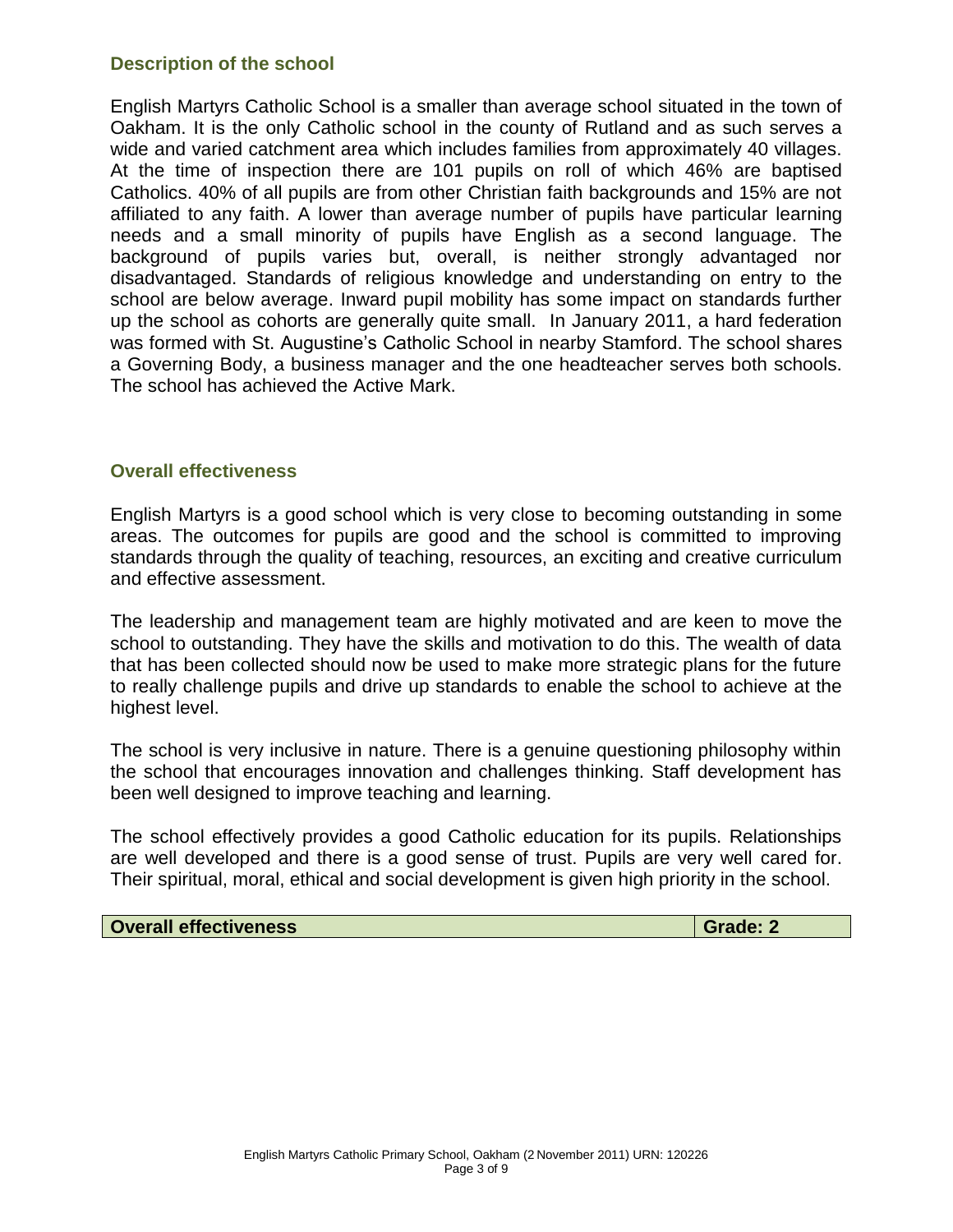#### **What does the school need to do to improve further?**

English Martyrs is a good school but strives to continually improve. In order to develop further the following development points are recommended:

- Within Religious Educations lessons, teachers need to plan differentiated tasks which are tailored to pupils' differing levels of ability and use a range of questioning techniques which challenge the most able pupils enabling them to make more rapid progress.
- Use the wealth of assessment data and monitoring information in a more detailed and strategic way to target underachievement and challenge both the teaching and learning in Religious Education.
- Continue to develop the skills of pupils from an early age to plan and lead acts of collective worship.

#### **The school's capacity for sustained improvement**

Since the last inspection, all the issues raised have been addressed. Teachers have been well supported in taking on the teaching of Religious Education. Continuing professional development has been well planned and has targeted teaching and learning effectively. Monitoring and evaluation have improved and these activities are now informing planning. The school's self-evaluation is both accurate and honest and is based on sound judgement after careful monitoring. The school now needs to engage with the data collected in a more in depth way to really develop a more strategic plan to effectively challenge any underachievement and target individuals or groups of pupils who may be in need of additional support.

The headteacher, staff and Governors are very committed to further developing the links with St. Augustine's as part of the hard federation of schools. The joint development opportunities are being well used and benefit both schools. The Governors are becoming much more skilled in supporting the headteacher and leadership team. The teachers are a coherent team who work well together. The school therefore has a good capacity to improve further in the future.

#### **The school's capacity for sustained improvement <b>Grade: 2 Grade: 2**

## **PUPILS**

#### **How good outcomes are for pupils, taking particular account of variations between different groups**

The majority of pupils enter the Early Years Foundation Stage with little knowledge and understanding of the Catholic faith and make good progress in their first year of full time schooling. Many are able to join in simple prayers of the Church, know that there is a God who loves them and are already able to identify signs and symbols of the sacrament of Baptism. The relationships they have developed with the adults in the class are good and enable them to have confidence in voicing their opinions and asking questions. They play cooperatively together and have a level of concentration appropriate to their age and maturity.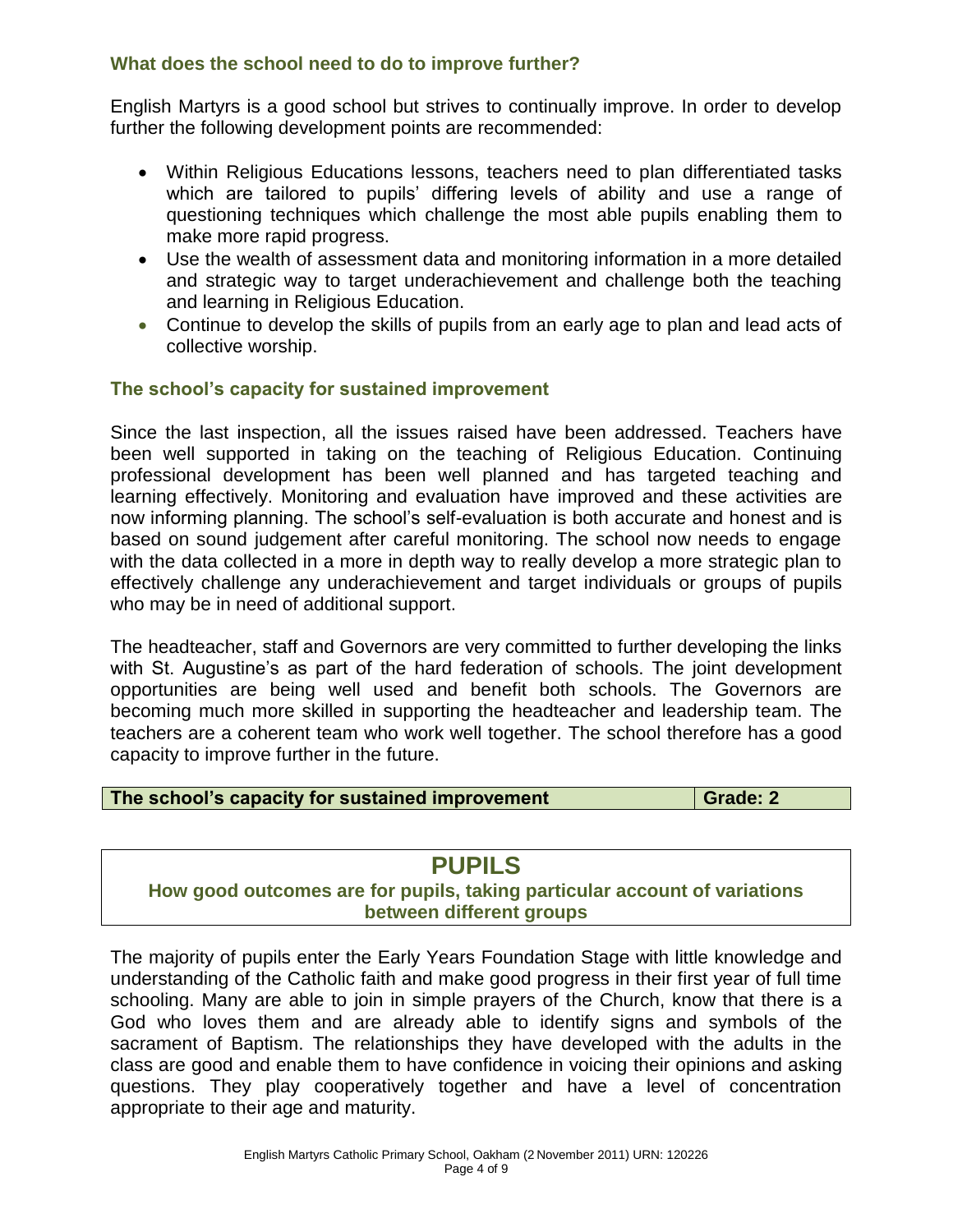Progress in key stage 1 is good. Pupils are learning at a good pace so that by the end of the key stage nearly a quarter of the class achieve a level above national expectations. During the inspection, most pupils were able to explain why certain signs and symbols were used in Baptism and could re-enact the baptismal service in their role play.

In key stage 2 pupils are taught in mixed year groups and as a consequence, the range of ability in Religious Education is more extensive. Pupils are encouraged to be inquisitive and reflective and their work reflects this. By the end of key stage 2 some pupils are able to reflect on their leaning and can explain how religious values and beliefs influence their own lives and experiences. The majority of pupils reach standards in line with expectations in Religious Education but due to the small cohorts, individual performance can have an impact on overall performance year on year. Different groups of pupils make similar levels of progress; however, the level of challenge does not always test the most able in all classes. The school is aware of this and is beginning to set more ambitious targets. Currently, most pupils are on target to reach these. The introduction of target cards has enabled pupils to assess their work and know what is required for the next stage in their learning. Pupils enjoy their Religious Education lessons and respond very positively to the creative approach adopted by the school.

The extent to which the pupils benefit and contribute to the Catholic life of the school is good. They take on leadership roles both within their own classes and in the school as a whole and are able to articulate well the distinctive nature of the school. One pupil said that the school 'helps us understand God and helps us to behave like Jesus'. The school council is involved in some of the decision making at English Martyrs School, they value their role and are able to speak about how they work together to bring about change. Pupils value the work they undertake on other faiths and cultures and enjoy experiencing this through visitors, visits and dedicated days throughout the year. They are able to reflect on links made with local, national and international charities and understand that they need to consider the needs of others less fortunate themselves. The older children have the opportunity to attend a residential experience at the Briars.

The hard federation with St. Augustine's School in Stamford has led to many opportunities for pupils to work and play with one another. The recent Diocesan Big Assembly was an opportunity for both schools to experience together the extent of the diocese. Pupils are keen to make these links stronger and have many creative ideas to achieve this; this augers well for the future.

The behaviour of pupils is outstanding. They are polite and show genuine care and concern for one another. They show an understanding of the need to be forgiven and to forgive and spoke very positively about the way pupils are helped to do well and achieve in all aspects of school life. They appreciate that staff in the school treat them fairly and without prejudice.

Pupils respond with reverence and are keen to participate in acts of collective worship. They have a good understanding of religious seasons and feasts. They were able to answer questions about All Souls day and showed in their actions and prayers an understanding of the feast. During the day of the inspection many children added to the remembrance tree established in the whole school act of worship. They are becoming skilled in the use of scripture and prayer in their own class worship. This is an area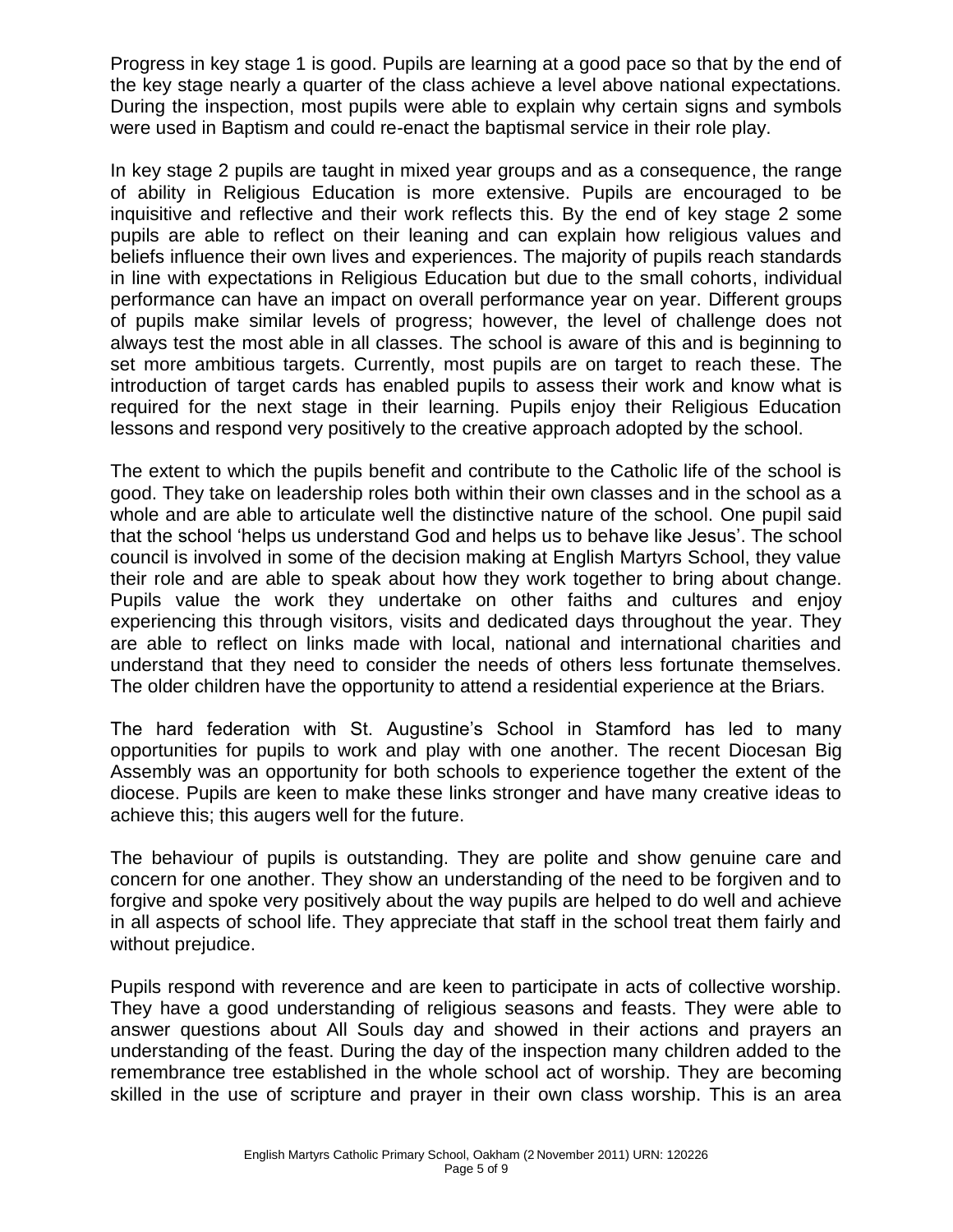identified for further development so that pupils are skilled from a very young age to plan, lead and participate in collective worship.

**How good outcomes are for pupils, taking account of variations between different groups**

**Grade: 2**

## **LEADERS AND MANAGERS**

**How well leaders and managers promote, monitor and evaluate the provision for the Catholic life of the school and plan improvement to outcomes for pupils**

Good leadership and management have led to improvements in outcomes for pupils and the provision for the Catholic life of the school through careful and incisive planning, monitoring and evaluation. The headteacher, school leader and Religious Education coordinator are deeply committed to the Catholic ethos of the school. They provide a rich, broad and balanced curriculum where spiritual and moral development are a priority and permeate all aspects of the school.

Monitoring both of the Catholic life of the school and curriculum Religious Education has been a priority of the school since the last inspection. There is a good tracking system in place that identifies individuals and groups of pupils. The analysis and evaluation of this raw data is beginning to inform planning and has identified issues that are being addressed in the school improvement plan. Leaders and managers have created a climate of open discussion and analysis and this has led to a more evaluative approach both by the staff and pupils. The Catholic life of the school is regularly monitored through observations of collective worship, regular discussions with pupils and staff and scrutiny of planning. This has led to positive developments in liturgy and prayer. The headteacher ensures that Religious Education and the Catholic life of the school are regular agenda items in both staff and Governors' meetings. This high priority has ensured that the Catholic mission of the school is a lived experience in English Martyrs school and is greatly valued by pupils and staff alike.

Community Cohesion at English Martyrs School is promoted to a good level. Relationships within the school are good and inclusive. Pupils work cooperatively together and value the work they do as a group and individually. The hard federation of schools has given opportunities for pupils from slightly different backgrounds to work together. Leaders and managers are developing links with a school in Leicester to further improve the opportunities for pupils to work with pupils from different backgrounds. They are given opportunities to work with the parish and local community. Pupils regularly take part in County wide events such as the 'Ring and Sing' and the 'Hippo Trail' where they are able to engage with other adults and children.

The school newsletter and prospectus have a very prominent Catholic identity. Parents are well informed about their child's progress and general school and parish events. Parish links are strong with regular weekly visits by the parish priest and shared events and liturgies being a regular occurrence throughout the year. The parish catechist is involved in the preparation of children for the sacraments both in school and in the parish. Resources for this preparation are paid for by the school and valuable curriculum time is taken up with this. It is vital that this current arrangement is reviewed with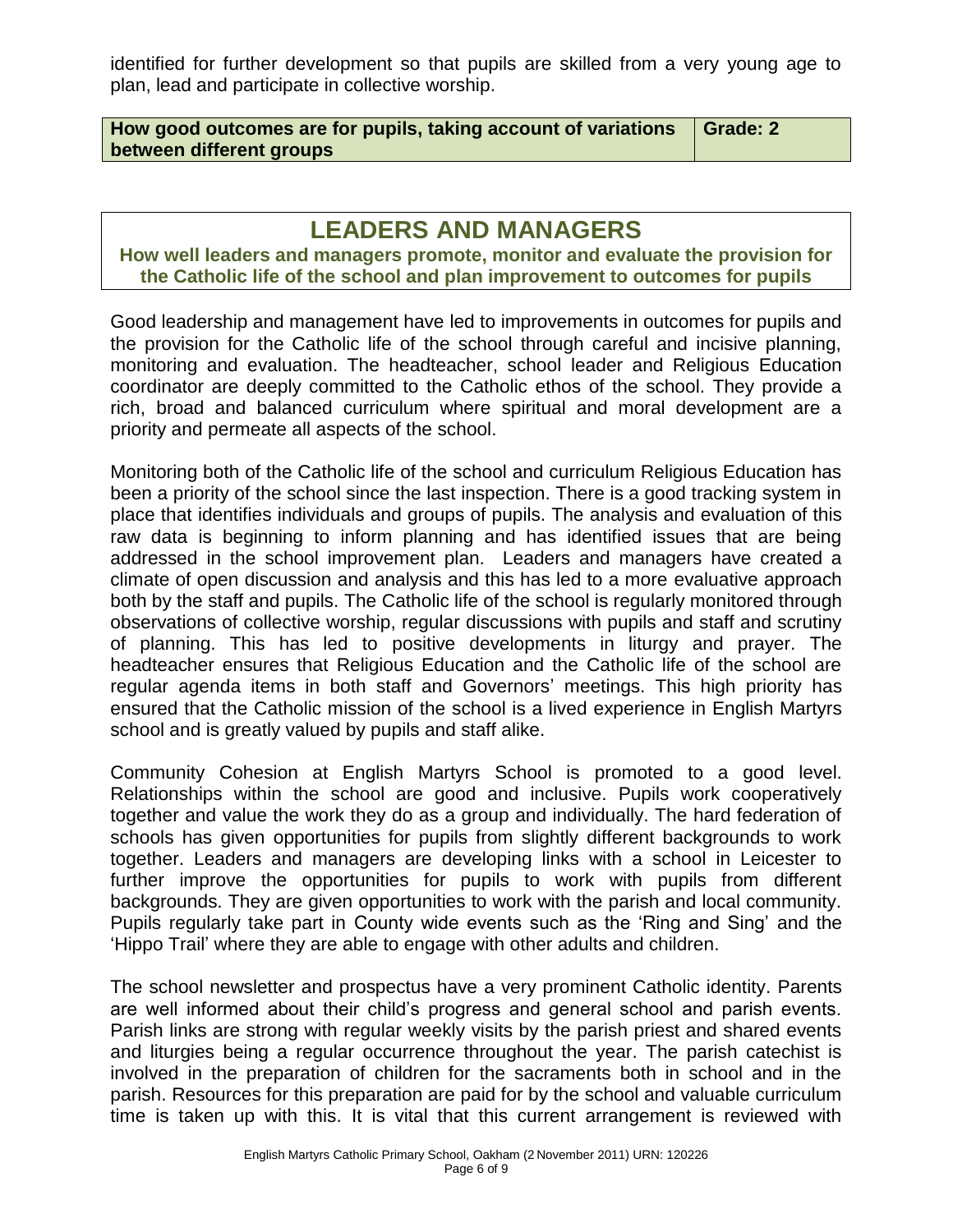immediate effect and that sacramental preparation does not take place during the school day.

Pupils are able to develop skills for dialogue and collaboration with people of different beliefs and values during well planned world faith weeks that often include visits to different places of worship and visitors from other faiths and cultures. Leaders and managers are keen to promote community cohesion through informed charitable giving. The school has good links with a school in Malawi where letters and information are exchanged. The school regularly supports both UK and global charities ensuring pupils have an understanding and compassion for those less fortunate than themselves.

The Religious Education coordinator has been in post since September 2011 but is already building on the good work of the previous coordinator. The Religious Education development plan is well targeted at areas in need of development and there is a clear plan of action to address these. Her use of the inspection evaluation schedule is very good and serves as a working document that informs planning and development. The school is making good use of training and advice available from the Diocese. In this way, the continuing professional development of staff has been given a high priority in the school. This has resulted in all staff showing confidence in assessing pupils' work in Religious Education and adapting planning and teaching to engage all pupils. Expectations are shared amongst the staff and there is a genuine sense of trust. The school has, as a consequence, a group of skilled and competent teachers who can now all teach Religious Education to a good standard. There is substantial evidence that standards as a result are improving rapidly.

The Governing Body is both supportive and challenging of the leadership team at English Martyrs School. There is a good level of expertise and they are proactive in determining the Catholic direction of the school. They have become more involved in the monitoring and evaluation of the Catholic life of the school and of standards in Religious Education. Their comments and suggestions have become more focused as they gain knowledge and understanding of the curriculum and of teaching and learning. In this way they are fulfilling the role of critical friends of the school with confidence. They are reflective of the decisions made over the recent federation with St. Augustine's School and are aware of the benefits that this has brought to both schools. They are seeing the benefits of sharing good practice and have reconstructed committees and working practice to make the most of the shared expertise.

| How effective leaders and managers are in developing the | Grade: 2 |
|----------------------------------------------------------|----------|
| <b>Catholic life of the school</b>                       |          |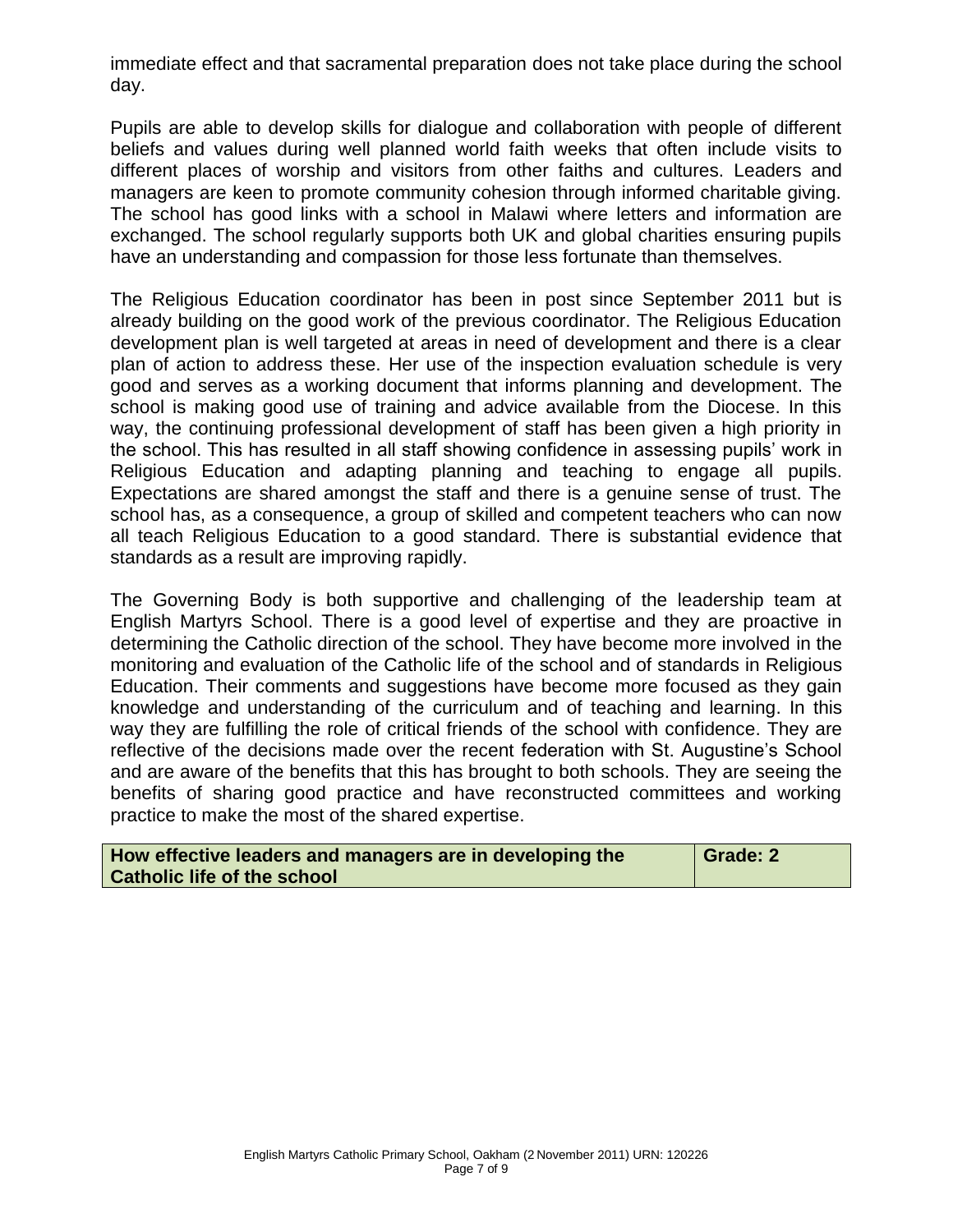## **PROVISION**

#### **How effective the provision is in promoting Catholic Education**

The standard of teaching is good with some examples of outstanding practice. Teachers work hard to plan interesting and creative lessons to engage pupils; as a consequence, pupils make good progress in lessons. Teachers show good subject knowledge and where teaching is outstanding they challenge all pupils to extend their learning and reach their full potential. This outstanding practice should be regularly shared with others to improve standards even more and challenge the most able pupils in particular. Assessment has improved since the last inspection, teachers are more confident in levelling work and give good feedback to pupils both orally and in writing to enable pupils to improve.

Good and imaginative use is made of resources especially ICT to enhance teaching and maximise learning. Cross curricular links are made with drama, English, art and music to good effect in order to further appeal to different learning styles. Other adults are used effectively in lessons. They are well prepared and use good questioning skills to support pupils' learning especially those who have particular learning needs. Differentiation is generally by outcome or support. However, some of the more skilled teachers use questioning effectively to challenge pupils. The Religious Education curriculum provides good opportunities for pupils' spiritual and moral development. The extracurricular provision at English Martyrs School is good, there is a good take up and pupils enjoy the many groups and activities on offer.

Pupils' self-assessment is at an early stage and needs to be developed further. Target cards are used in most classes to assess progress and inform pupils of the next step in their learning. Progress towards achieving these targets is monitored but more careful evaluation of this data suggests that some of the more able children are not being sufficiently challenged. The effective use of 'driver words' has focused attention on what is required to reach the next level and teachers are confidently assessing and levelling work. They should now focus on setting challenging and realistic targets to ensure that all pupils make expected progress and that outcomes continue to improve.

Acts of collective worship are varied and well planned. They are given a high profile by the school and are well resourced. The school provides opportunities for personal and collective prayer and is skilled in the use of interactive displays to engage pupils around the school. The monitoring and evaluation of these has led to improvements. Much of the worship is adult planned and led. Pupils enjoy participating in liturgies but must now be given opportunities from the earliest years to plan and lead their own liturgies. The school is well placed to develop this aspect of the liturgical life of the school further.

#### **How effective the provision is in promoting Catholic education | Grade: 2**